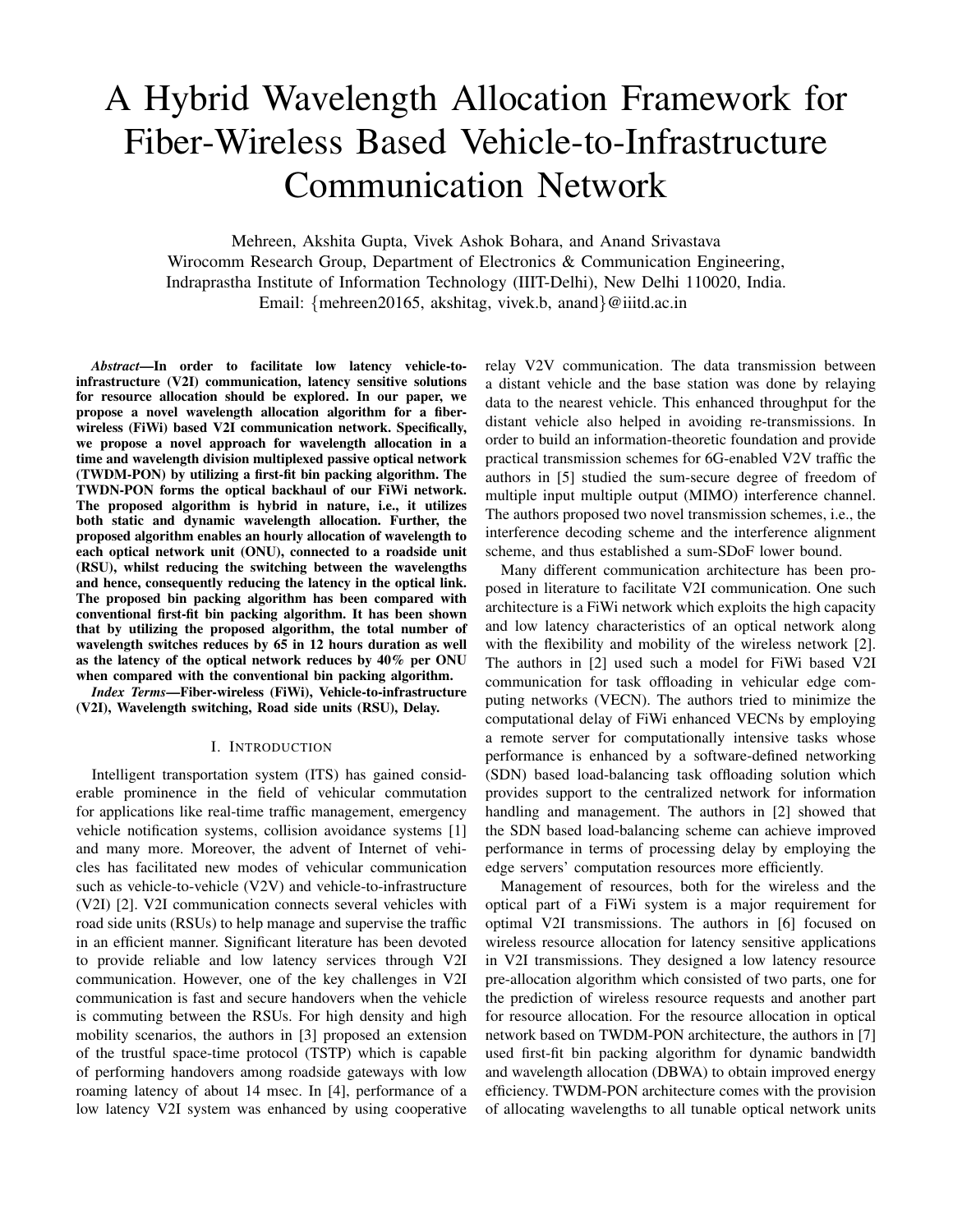

Fig. 1. System Architecture for the considered FiWi-V2I network

(ONUs) at the optical line terminal (OLT) [8]. In [7], the proposed best-fit bin packing sleep mode aware (BP-SMA) algorithm showed an improved delay performance in comparison to the state-of-art DBWA and hybrid sleep mode aware algorithm [9].

Motivated by the above, we propose a novel wavelength allocation algorithm to optimally allocate wavelengths to ONUs for a TWDM-PON based V2I network. The major contributions of our work are summarized below:

- 1) We propose a throughput based hybrid (static as well as dynamic) wavelength allocation algorithm using an updated first-fit bin packing approach for a TWDM-PON system which reduces the hourly switching of wavelengths at each ONU.
- 2) We compare the wavelength switching delay of the proposed algorithm with the conventional first-fit bin packing algorithm. The results presented illustrate that the delay at an ONU reduces by 81% using the proposed approach when compared with the conventional approach.
- 3) The end-to-end (e2e) delay analysis is performed for the proposed optical backhaul network of the FiWi based V2I system. The delay analysis showed a reduction of 40% latency in V2I transmissions using the proposed approach.

Using the proposed algorithm we are able to show that the number of wavelength switches reduces from 78 to 13 over twelve hours duration. Moreover, due to the reduced wavelength switching, the average e2e delay per ONU is reduced from 1.335 msec to 0.802 msec compared to conventional first-fit bin packing. This reduction in delay is very significant for delay sensitive vehicular applications such as cooperative sensing and cooperative maneuvers that requires an end-to-end delay of less than 3 msec [10].

Rest of the paper is organized as follows. In Section II, we provide the architecture of the FiWi based V2I network.



Fig. 2. Association of vehicles with RSUs based on throughput

The proposed bin packing algorithm and its comparison with the first-bit bin packing algorithm is explained in Section III. The simulation environment and parameters considered for the FiWi based V2I network is mentioned in Section IV. The comparative results of the proposed bin packing and first-fit bin packing algorithm are shown in Section V. Finally, Section VI concludes the paper.

# II. SYSTEM DESCRIPTION

The FiWi based V2I system architecture is shown in Fig. 1. The FiWi network consists of a TWDM-PON as the backend network and IEEE 802.11p based V2I network as the front-end [2]. Our system model consists of an OLT located at the central office (CO) which communicates with ten ONUs placed along the highway through a 1:16 splitter [11]. The ONUs are connected to the RSUs which in turn communicate with the end users that are vehicles. The passive splitter centralizes the communication between OLT and various users. Wavelength allocation is facilitated at the OLT based on the load served by each ONU which is the aggregate throughput of vehicles handled by them. The hourly traffic volume considered the Interstate (IS)-94 highway between Minneapolis and Saint Paul and is taken from [12]. The vehicles are associated with ONUs based on the maximum throughput from the ONUs. Fig. 2 shows the association of vehicles with RSUs along the IS-94 highway segment at 9 AM. We consider a scenario with ten RSUs, each RSU is connected to an ONU. The distance between the RSUs is 100 m. For V2I communication to be possible, each vehicle has to be connected to any one of the ten ONUs. A throughput based association of vehicle is considered where a vehicle is associated with the ONU that provides maximum throughput. It can be seen from Fig. 2 that for each vehicle, the nearest ONU provides the highest throughput to the users.

Considering the road near  $ONU_1$ ,  $ONU_2$  and  $ONU_3$  to have congestion, load in terms of traffic at these ONUs is considered to be higher compared to the other ONUs. This is shown in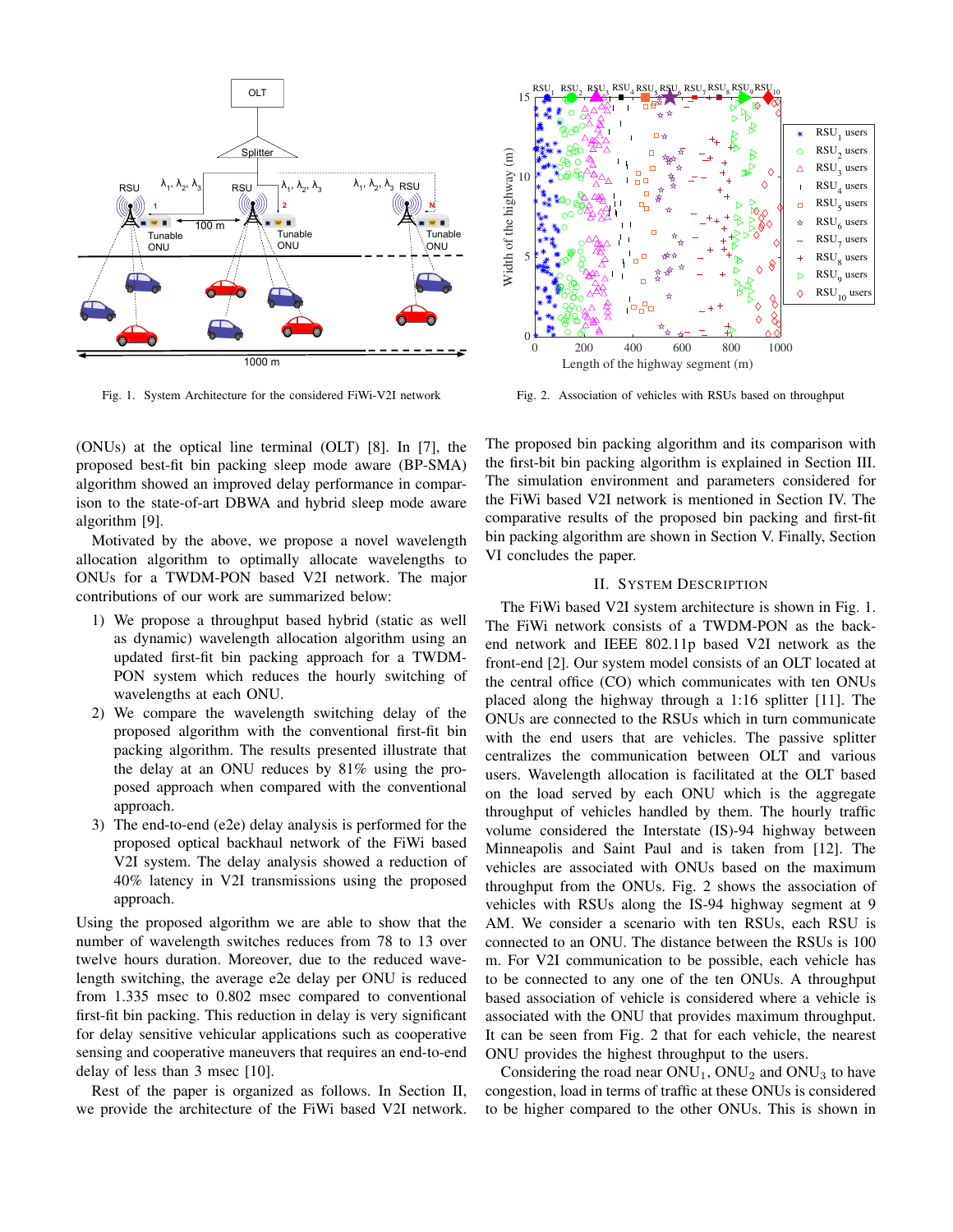

Fig. 3. Proposed bin packing framework

Fig. 2 by association of higher number of vehicles to these ONUs compared to other ONUs. Based on the aggregated throughput of the ONUs, the wavelength allocation by the OLT is done. Wavelength allocations using both conventional first-fit bin packing and proposed bin packing algorithms is described in detail in Section III.

#### III. WAVELENGTH ALLOCATION ALGORITHMS

In this section we present the conventional first-fit bin packing algorithm [7] and the proposed hybrid bin packing algorithm.

*1) First-fit Bin Packing Algorithm:* Considering the number of wavelengths to be allocated to the ONUs be  $N_W$ , i.e., we have  $N_W$  bins, where the height of each bin  $(B_i; i \in [0, N_W])$ represents the normalized capacity of each wavelength. Let, the total number of ONUs in the network be  $N_{\text{ONU}}$  and each ONU has a load size of  $L_n$ , where  $n \in [1, N_{\text{ONU}}]$ . In conventional first-fit bin packing, after sorting all the loads at ONUs in descending order, the normalized capacity of bins  $(B<sub>i</sub>)$  is computed. The wavelength assignment for each ONU is then done based on Algorithm 1. According to Algorithm 1, initially, the loads at different ONUs are sorted in descending order. At each hour, wavelength of the ONU is switched based on the load of the ONU. Thus, the algorithm is dynamic in nature. Moreover, the dynamic nature of the algorithm, i.e., the hourly switching also contributes to an increase in tuning

| <b>Algorithm 1</b> First-fit bin packing algorithm       |
|----------------------------------------------------------|
| Input:                                                   |
| Total number of Loads: $L_T$                             |
| Load size of $n^{th}$ ONU (ONU <sub>n</sub> ): $L_n$     |
| Total number of ONUs in the network: $N_{ONU}$           |
| Normalized capacity of wavelength bin, $j = Bi$          |
| Number of wavelengths to be allocated to the ONUs: $N_W$ |
| <b>Assumption:</b>                                       |
| Let the load of $ONU_1 > ONU_2 > ONU_3 > $               |
| > ONU <sub>Novu</sub> , i.e., $L_1$ > $L_2$ > $L_3$ >  > |
| $L_{N_{\rm ONU}}$                                        |
| 1: for $j = 1$ to $N_W$ do                               |
| for $m = L_1$ to $L_{N_{\text{ONII}}}$ do<br>2:          |
| if $(B_j \geq L_m)$ then<br>3:                           |
| Assign $B_i$ to $L_m$<br>4:                              |
| $B_i = B_i - L_m$<br>5:                                  |
| end if<br>6:                                             |
| 7: end for                                               |
| $8:$ end for                                             |

delay of the ONU. The complexity of the Algorithm 1 is  $\mathcal{O}(N_W \times N_{ONU})$ , where  $\mathcal O$  is the Big-O notation.

*2) Proposed hybrid bin packing algorithm:* In the first-fit bin packing, all loads were fitted into the bins dynamically. As mentioned earlier, the dynamic wavelength allocation in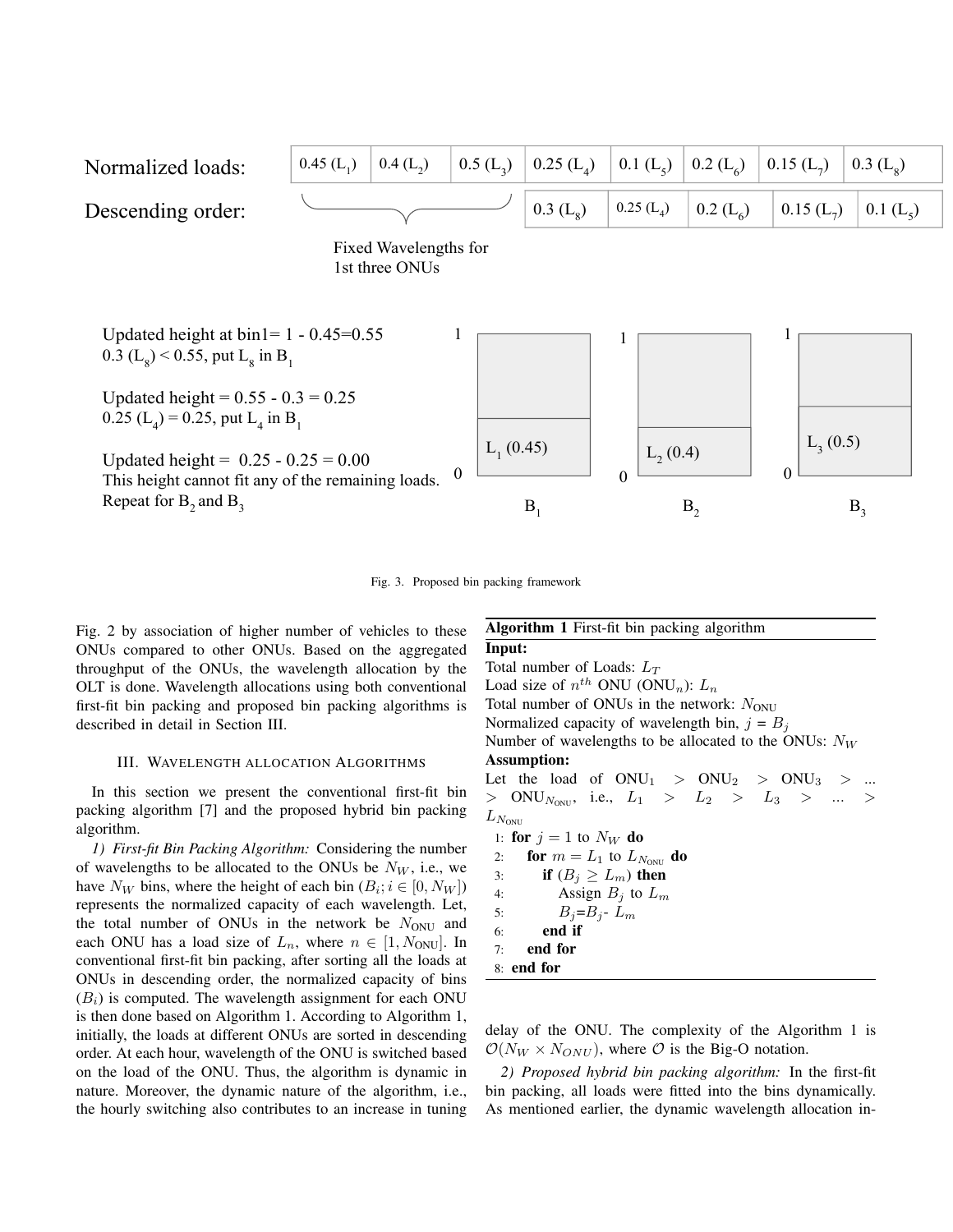creases the delay of the network, therefore in order to reduce the wavelength switching, we propose a hybrid wavelength allocation algorithm. The wavelength is allocated such that the largest  $N_W$  loads are allocated to  $N_W$  separate bins, or in other words, the ONUs with the highest throughput are allocated  $N_W$  different fixed wavelength bins. The heavily loaded ONUs are chosen based on the  $24 \times 7$  load at the ONUs, i.e., the ONUs where the traffic congestion is high are considered as heavily loaded. In order to obtain the minimum number of switches in the whole system, we fix the ONU with the largest load at fixed wavelengths and then dynamically allocate wavelengths to the rest of the ONUs as shown in Algorithm 2. It is evident that the proposed algorithm uses static and dynamic wavelength allocation algorithms and hence, is hybrid in nature. The complexity of the Algorithm 2 is  $\mathcal{O}(N_W + N_W \times (N_{ONU} - N_W)) = \mathcal{O}(N_W N_{ONU} - N_W^2)$  $+N_W$ ). As,  $N_W > 0$ , thus the complexity of the proposed bin-packing algorithm is lesser that the first-fit bin packing algorithm.

Algorithm 2 Proposed bin packing algorithm Input: Total number of Loads:  $L_T$ Load size of  $n^{th}$  ONU (ONU<sub>n</sub>):  $L_n$ Total number of ONUs in the network:  $N_{\text{ONU}}$ Normalized capacity of wavelength bin,  $j = B<sub>i</sub>$ Number of wavelengths to be allocated to the ONUs:  $N_W$ Assumption: Let the {load of  $ONU_1$ ,  $ONU_2$ , ...,  $ONU_{N_W}$ } > load of other ONUs , i.e.,  $\{L_1, L_2, ..., L_{N_W}\}\$  $\{L_{N_{\rm ONU}-N_W}, L_{N_{\rm ONU}-N_W+1}, L_{N_{\rm ONU}-N_W+2}, ..., L_{N_{\rm ONU}}\}$ 1: Place  $L_1$  in  $B_1$ ,  $L_2$  in  $B_2$ , ...,  $L_{N_W}$  in  $B_{N_W}$ . 2: Sort the remaining loads in descending order. 3: Update the heights of each bin: 4: for  $j = 1 : N_W$  do 4:  $B_i = B_i - L_i$ 5: end for 6: for  $j = 1$  to  $N_W$  do 7: **for**  $m = L_{N_W}$  to  $L_{N_{\text{ONU}}}$  do 8: if  $(B_j \ge L_m)$  then 9: Assign  $B_i$  to  $L_m$ 10:  $B_j = B_j - L_m$ 11: end if 12: end for 13: end for

Consider the following example as shown in Fig. 3, where eight loads need to be fitted into three bins. In our case, three bins represent three wavelengths to be allocated to the ONUs. Let the eight ONU loads be:  $L_1 = 0.45$ ,  $L_2 = 0.4$ ,  $L_3 = 0.5$ ,  $L_4 = 0.25, L_5 = 0.1, L_6 = 0.2, L_7 = 0.15$  and  $L_8 = 0.3$ . The first step is to place the first three loads which are the largest in the three separate bins, i.e.,  $L_1 \rightarrow B_1, L_2 \rightarrow B_2$  and  $L_3 \rightarrow B_3$ . Now, sort the rest of the loads in descending order as  $L_8 > L_4 > L_6 > L_7 > L_5$  and first compare them with the height of the first bin  $(B_1)$ . Updated height of the first bin



Fig. 4. Wavelength Allocation using proposed bin packing

after placing the first load will be 0.55. As  $L_8 = 0.3 < 0.55$ hence,  $L_8$  it will also be placed in the  $B_1$ . After computing the updated height, compare the next largest load which is  $L_4$ , with the updated height of the bin  $B_1$ . As the value of  $L_4$  is same as the updated height of the  $B_1$ , place it in  $B_1$ and update the height of the bin  $B_1$  as  $0.25 - 0.25 = 0$ . Now the next largest load,  $L_6$  will be compared with the height of the next bin which is  $B_2$ . Similarly, the remaining bins will be packed with loads as was done for  $B_1$ . The wavelength allocation for the above example has been shown Fig. 4.

TABLE I PARAMETERS FOR SIMULATION [13]

| Parameter    | Definition                                 | Value                     |
|--------------|--------------------------------------------|---------------------------|
| $D_{o,s}$    | OLT-splitter distance                      | $2.2$ km                  |
| $D_{s,ONU}$  | Splitter-ONU distance                      | $\overline{2 \text{ km}}$ |
| $t_{FiWi}$   | Constraint on e2e FiWi network delay       | $10$ ms                   |
| $t_T$        | Transport delay/Propagation delay          | $5 \mu s$                 |
| $t_Q$        | Queueing delay at ONUs                     | $60 \mu s$                |
| $t_{P}$      | Processing delay at OLT                    | $200 \mu s$               |
| $t_{maxonu}$ | Max delay from each ONU to OLT<br>achieved | $0.31$ ms                 |

### IV. SIMULATION ENVIRONMENT

For the simulation of FiWi assisted V2I network, we have considered a 1000 m  $\times$  15 m segment of IS-94 highway. The same has been simulated in MATLAB R2020b where an area of  $1000 \times 15$  units on a cartesian plane is used to represent the highway segment in consideration. Each unit represents one meter of the distance on the highway. The ten ONUs, which are considered to be placed on the roadside are represented on the cartesian plane by the points (50,15), (150, 15), (250, 15), (350, 15), (450, 15), (550, 15), (650, 15), (750, 15), (850, 15) and (950, 15). The positions of the vehicles for each hour is randomly determined, with more vehicles around the points which represent the first three ONUs, i.e., (50, 15), (150, 15) and (250, 15). The hourly traffic data from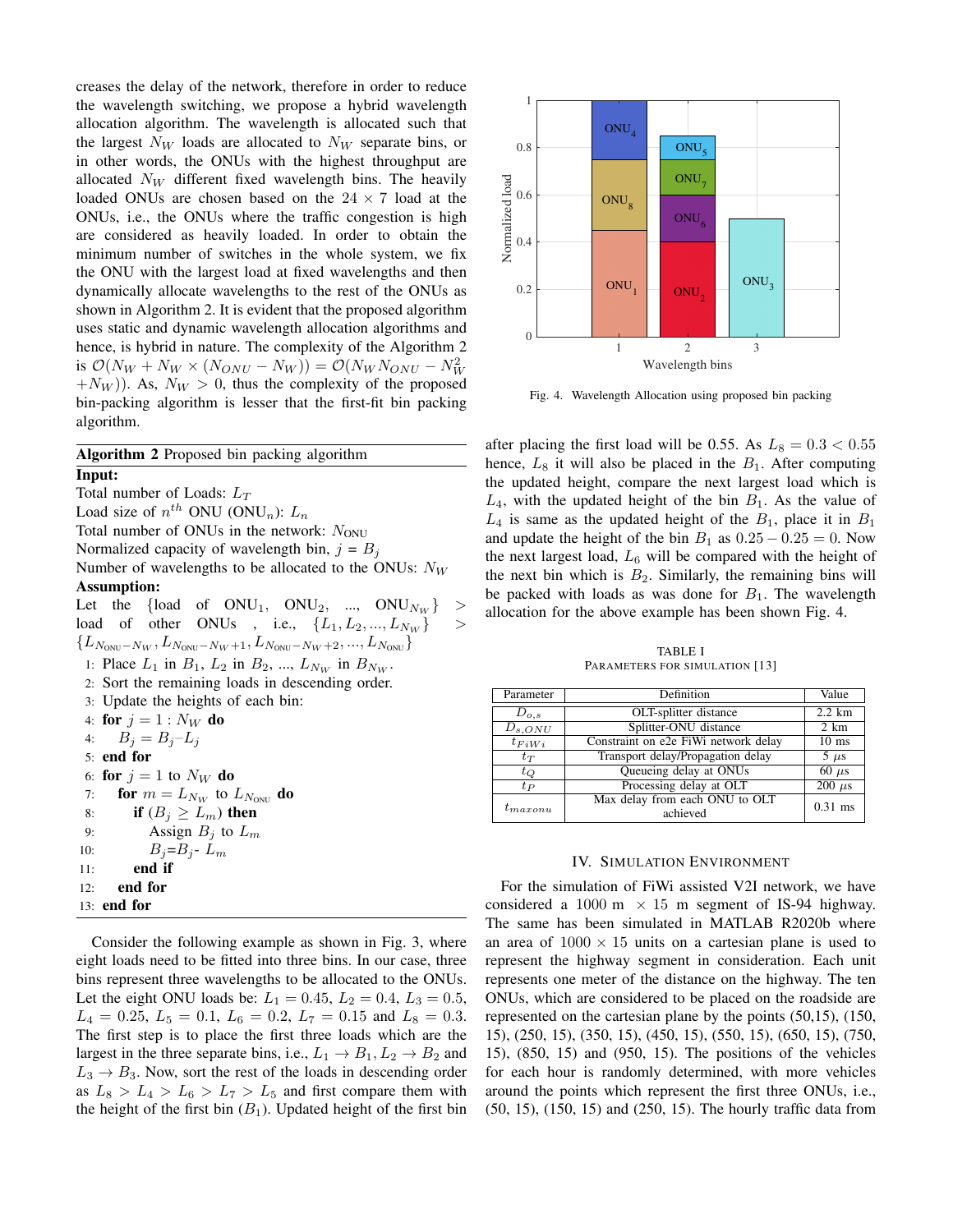

the Minnesota Department of Transportation (MnDOT) dataset determines the vehicles in the considered area per hour [12]. We consider an upstream traffic flow, where the RSUs are collocated with tunable ONUs. The tunable ONUs have the capability to switch between  $N_W$  wavelengths available to each ONU. The parameters for simulation are summarized in Table I which are taken considering the same network architecture for the placement of various optical transmission nodes such as splitter and the ONUs as in [13]. The delay at nth ONU in 12 hours is calculated as [14]:

$$
d_{\text{ONU}_n} = \sum_{t=1}^{12} d_{\text{ONU}(t)_n}
$$
  
= 
$$
\sum_{t=1}^{12} (T_{overhead} + T_{tuning}(t)) // (1 - \Lambda_{\text{ONU}(t)_n}) (1)
$$

where  $T_{overhead}$  is the delay due to overheads at the ONU,  $T_{tuning}$  is the tuning time from one wavelength to the next.  $T_{tuning}(t) = 0$  if there is no wavelength switching at the hour t, else  $T_{tuning}(t) = 50 \,\mu s$  [14] and  $\Lambda_{\text{ONU}(t)_n}$  is the normalized load of  $ONU_n$  on a wavelength at time t. The overhead delay are taken as 16 µs [14].



Fig. 5. Delay at  $ONU_n$  after switching minimization

The e2e delay for the optical link, i.e., between ONU and OLT at the  $n^{th}$  ONU (ONU<sub>n</sub>) is calculated as [13]:

$$
d_{e2e_n} = d_{\text{ONU}_n} + t_T (D_{o,s} + D_{s,ONU}) + t_Q + t_P \tag{2}
$$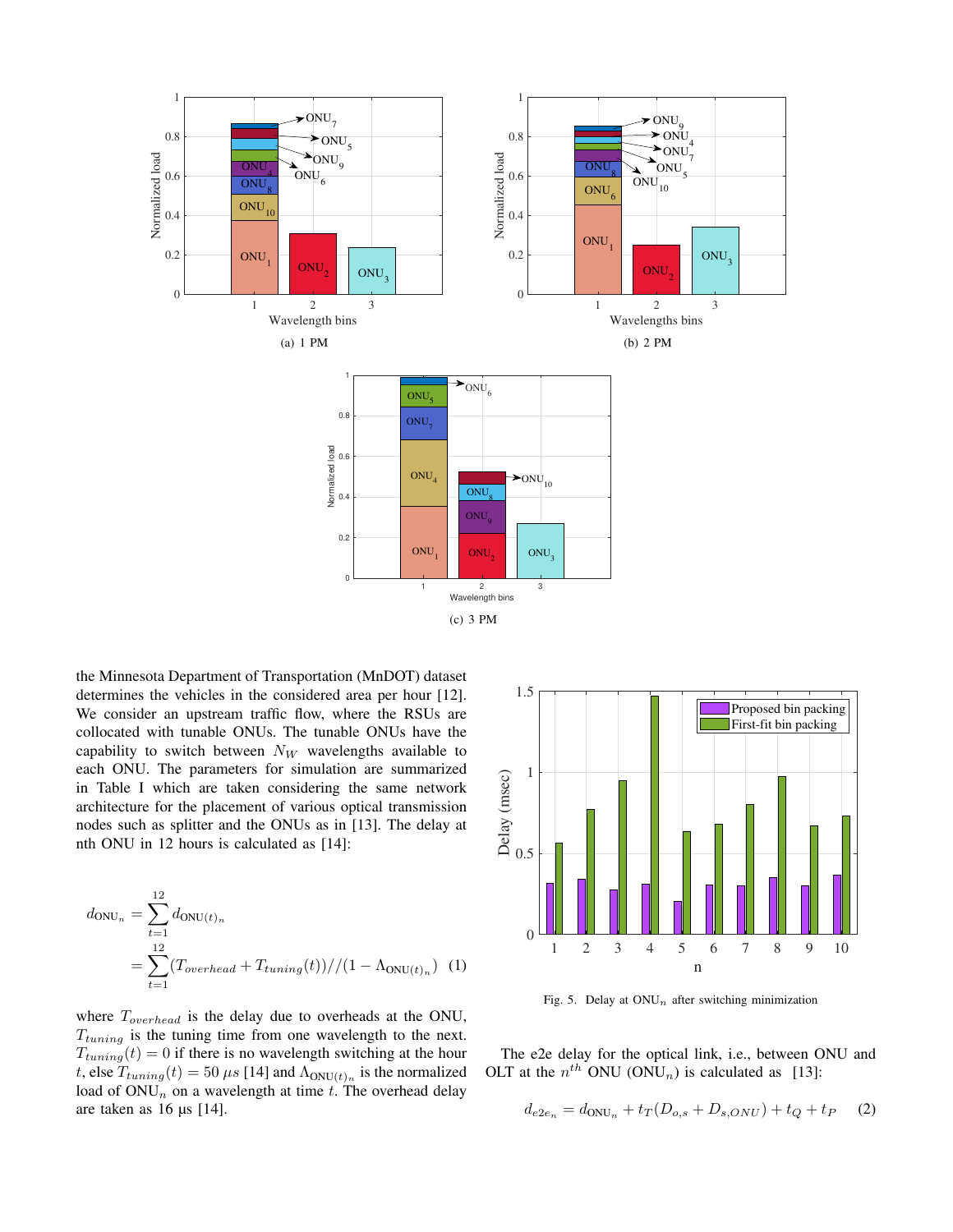| First-fit bin packing algorithm |             |                  |             |                  |                  |             |                  |                  |                  |             |
|---------------------------------|-------------|------------------|-------------|------------------|------------------|-------------|------------------|------------------|------------------|-------------|
| Time                            | $ONU_1$     | ONU <sub>2</sub> | $ONU_3$     | ONU <sub>4</sub> | ONU <sub>5</sub> | $ONU_6$     | ONU <sub>7</sub> | ONU <sub>8</sub> | ONU <sub>9</sub> | $ONU_{10}$  |
| 9 AM                            | $\lambda_1$ | $\lambda_2$      | $\lambda_2$ | $\lambda_2$      | $\lambda_3$      | $\lambda_2$ | $\lambda_3$      | $\lambda_2$      | $\lambda_2$      | $\lambda_1$ |
| 10 AM                           | $\lambda_1$ | $\lambda_1$      | $\lambda_1$ | $\lambda_2$      | $\lambda_1$      | $\lambda_2$ | $\lambda_2$      | $\lambda_1$      | $\lambda_2$      | $\lambda_2$ |
| 11 AM                           | $\lambda_1$ | $\lambda_1$      | $\lambda_2$ | $\lambda_1$      | $\lambda_2$      | $\lambda_1$ | $\lambda_2$      | $\lambda_2$      | $\lambda_1$      | $\lambda_1$ |
| 12 noon                         | $\lambda_1$ | $\lambda_2$      | $\lambda_2$ | $\lambda_1$      | $\lambda_1$      | $\lambda_2$ | $\lambda_2$      | $\lambda_2$      | $\lambda_2$      | $\lambda_1$ |
| $1$ PM                          | $\lambda_1$ | $\lambda_2$      | $\lambda_1$ | $\lambda_2$      | $\lambda_1$      | $\lambda_1$ | $\lambda_2$      | $\lambda_1$      | $\lambda_2$      | $\lambda_1$ |
| 2 PM                            | $\lambda_2$ | $\lambda_3$      | $\lambda_3$ | $\lambda_2$      | $\lambda_3$      | $\lambda_1$ | $\lambda_1$      | $\lambda_2$      | $\lambda_2$      | $\lambda_1$ |
| 3 PM                            | $\lambda_2$ | $\lambda_1$      | $\lambda_2$ | $\lambda_1$      | $\lambda_2$      | $\lambda_3$ | $\lambda_2$      | $\lambda_2$      | $\lambda_3$      | $\lambda_3$ |
| 4 PM                            | $\lambda_3$ | $\lambda_3$      | $\lambda_3$ | $\lambda_3$      | $\lambda_1$      | $\lambda_3$ | $\lambda_2$      | $\lambda_3$      | $\lambda_2$      | $\lambda_1$ |
| $5 \overline{PM}$               | $\lambda_2$ | $\lambda_3$      | $\lambda_1$ | $\lambda_2$      | $\lambda_2$      | $\lambda_2$ | $\lambda_3$      | $\lambda_3$      | $\lambda_1$      | $\lambda_3$ |
| 6 PM                            | $\lambda_1$ | $\lambda_1$      | $\lambda_2$ | $\lambda_1$      | $\lambda_2$      | $\lambda_2$ | $\lambda_1$      | $\lambda_1$      | $\lambda_2$      | $\lambda_1$ |
| 7 P M                           | $\lambda_2$ | $\lambda_1$      | $\lambda_1$ | $\lambda_1$      | $\lambda_1$      | $\lambda_1$ | $\lambda_1$      | $\lambda_1$      | $\lambda_1$      | $\lambda_1$ |
| 8 PM                            | $\lambda_1$ | $\lambda_2$      | $\lambda_1$ | $\lambda_2$      | $\lambda_2$      | $\lambda_2$ | $\lambda_2$      | $\lambda_2$      | $\lambda_1$      | $\lambda_1$ |
| Total switches                  | 6           | 7                | 8           | 8                | 8                | 9           | 8                | 7                | 8                | 9           |

| TABLE II                                                     |  |
|--------------------------------------------------------------|--|
| WAVELENGTH ALLOCATION AT DIFFERENT ONUS FROM 12 NOON TO 5 PM |  |

| Proposed hybrid bin packing algorithm |             |                  |             |                  |                  |                  |                  |             |                  |             |
|---------------------------------------|-------------|------------------|-------------|------------------|------------------|------------------|------------------|-------------|------------------|-------------|
| Time                                  | $ONU_1$     | ONU <sub>2</sub> | $ONU_3$     | ONU <sub>4</sub> | ONU <sub>5</sub> | ONU <sub>6</sub> | ONU <sub>7</sub> | ONUs        | ONU <sub>9</sub> | $ONU_{10}$  |
| 9 AM                                  | $\lambda_1$ | $\lambda_2$      | $\lambda_3$ | $\lambda_2$      | $\lambda_1$      | $\lambda_1$      | $\lambda_2$      | $\lambda_1$ | $\lambda_1$      | $\lambda_1$ |
| 10 AM                                 | $\lambda_1$ | $\lambda_2$      | $\lambda_3$ | $\lambda_2$      | $\lambda_1$      | $\lambda_1$      | $\lambda_2$      | $\lambda_1$ | $\lambda_1$      | $\lambda_1$ |
| 11 AM                                 | $\lambda_1$ | $\lambda_2$      | $\lambda_3$ | $\lambda_2$      | $\lambda_1$      | $\lambda_1$      | $\lambda_2$      | $\lambda_1$ | $\lambda_1$      | $\lambda_1$ |
| $\overline{1}2$ noon                  | $\lambda_1$ | $\lambda_2$      | $\lambda_3$ | $\lambda_1$      | $\lambda_1$      | $\lambda_1$      | $\lambda_1$      | $\lambda_1$ | $\lambda_1$      | $\lambda_1$ |
| 1 PM                                  | $\lambda_1$ | $\lambda_2$      | $\lambda_3$ | $\lambda_1$      | $\lambda_1$      | $\lambda_1$      | $\lambda_1$      | $\lambda_1$ | $\lambda_1$      | $\lambda_1$ |
| 2 PM                                  | $\lambda_1$ | $\lambda_2$      | $\lambda_3$ | $\lambda_1$      | $\lambda_1$      | $\lambda_1$      | $\lambda_1$      | $\lambda_1$ | $\lambda_1$      | $\lambda_1$ |
| 3 PM                                  | $\lambda_1$ | $\lambda_2$      | $\lambda_3$ | $\lambda_1$      | $\lambda_1$      | $\lambda_1$      | $\lambda_1$      | $\lambda_2$ | $\lambda_2$      | $\lambda_2$ |
| 4 PM                                  | $\lambda_1$ | $\lambda_2$      | $\lambda_3$ | $\lambda_1$      | $\lambda_2$      | $\lambda_2$      | $\lambda_2$      | $\lambda_3$ | $\lambda_2$      | $\lambda_1$ |
| $5 \overline{PM}$                     | $\lambda_1$ | $\lambda_2$      | $\lambda_3$ | $\lambda_2$      | $\lambda_2$      | $\lambda_2$      | $\lambda_2$      | $\lambda_3$ | $\lambda_1$      | $\lambda_3$ |
| $6 \overline{PM}$                     | $\lambda_1$ | $\lambda_2$      | $\lambda_3$ | $\lambda_2$      | $\lambda_2$      | $\lambda_2$      | $\lambda_2$      | $\lambda_2$ | $\lambda_1$      | $\lambda_3$ |
| 7 PM                                  | $\lambda_1$ | $\lambda_2$      | $\lambda_3$ | $\lambda_2$      | $\lambda_2$      | $\lambda_2$      | $\lambda_2$      | $\lambda_3$ | $\lambda_1$      | $\lambda_3$ |
| 8 PM                                  | $\lambda_1$ | $\lambda_2$      | $\lambda_3$ | $\lambda_2$      | $\lambda_2$      | $\lambda_2$      | $\lambda_2$      | $\lambda_3$ | $\lambda_1$      | $\lambda_3$ |
| Total switches                        | $\Omega$    | $\Omega$         | $\Omega$    | C                |                  |                  | $\overline{c}$   | 4           | $\overline{c}$   | 3           |

where  $d_{\text{ONU}_n}$  is calculated from (1) and  $t_T$ ,  $t_Q$ ,  $t_P$ ,  $D_{o,s}$ , and  $D_{s,ONU}$  are propagation delay, queueing delay, processing delay, OLT-splitter distance, and splitter-ONU distance, respectively, as mentioned in Table I.

# V. RESULTS

In this section, the performance of the proposed bin packing algorithm is evaluated and compared to the performance of the conventional algorithm for a kilometer of the IS-94 highway between Minneapolis and St. Paul. For a system of ten ONUs, the wavelength allocation for different ONUs is evaluated for 12 hours, i.e., from 9 AM to 8 PM. For simulations, we consider  $N_W = 3$  wavelength bins. We consider a total of 10 ONUs in the network, i.e.,  $N_{\text{ONU}} = 10$ . An hourly analysis of bin packing algorithm is discussed where the wavelength assignment for each ONU is done at hourly basis. The wavelength allocation using proposed bin packing algorithm for different ONUs from 1 PM to 3 PM is shown in Fig. III-2.

It is evident that for all the three hours, the first wavelength bin  $(B_1)$  is occupied more compared to the other bins. This is because according to the proposed bin packing algorithm the wavelength assignment is dynamic after the first three allocations. Further, it can be seen that  $ONU_1$ ,  $ONU_2$ , and ONU<sup>3</sup> have static wavelength allocation and therefore, occupy wavelength bins  $B_1$ ,  $B_2$ , and  $B_3$ , respectively at all the hours. For the other ONUs the wavelength bins are assigned



Fig. 6. E2E delay for optical network at  $ONU_n$ 

dynamically based on their load. This hybrid (static as well as dynamic) allocation of wavelength by the proposed algorithm ensures zero switching for at least three ONUs with highest throughput and reduces the switching of wavelengths at the rest of the ONUs. The hourly wavelength switching at each